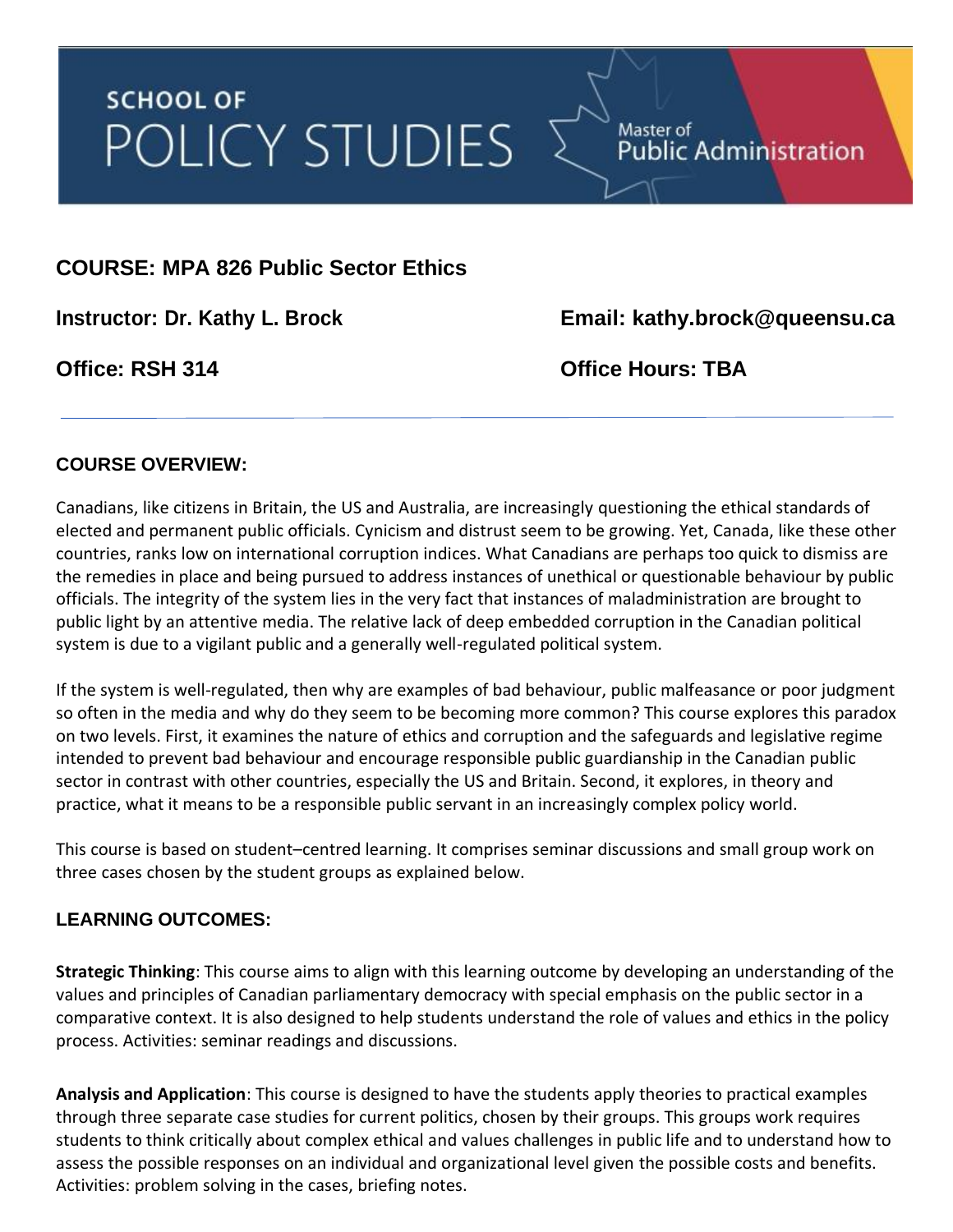**Engagement and Communication**: Student skills are developed on two levels. First, the seminar discussions provide an opportunity to engage with a diverse peer group on a range of difficult and sometimes sensitive topics, thus developing their interpersonal, emotive and analytical skills. Second, the case studies provide opportunities for effective collaborative work in a small team and for honing written and oral communication skills. Activities: case negotiations and analysis, joint briefing note and class presentation.

**Professionalism, Leadership and Collaboration**: Understanding different approaches to ethics and values in the public sector is a core component of professionalism. Moral leadership is critical to organizational health and building inclusive, collaborative communities. The course is built upon achieving these objectives. Activities: course readings, small group work, presentations and class discussions on ethical challenges and solutions.

# **GRADING SCHEME:**

| Seminar Participation and Attendance | 25%  |
|--------------------------------------|------|
| Case Studies (3 x 25%)               | 75%  |
|                                      | 100% |

Note that each case study will involve an oral presentation (10%) and written component (15%). Each case study will be a maximum of 10 pages (approximately 2,500 – 3,000 words max). The course grading scheme will be subject to approval in the first class.

# **COURSE FORMAT AND REQUIREMENTS**

This course will use a combination of student-centred class discussions, guest lectures and case studies for understanding public sector ethics. Students will be expected to discuss the leading theories of public sector ethics and then to engage in small teams to apply this learning to particular situations. Each case study will conclude with students presenting their conclusions to the class and engaging in a general discussion of the case.

Normally classes will be divided into two parts. During the first part of each class, students will discuss the readings and identify topics for further discussion. Guest speakers will attend for this part of the class on designated days. During the second part of each class, students will enter into their break-out rooms and work on their group presentation. The instructor will circulate among the break-out rooms to assist the students. On presentation days, the entire class will be devoted to the presentations and class discussion of each group's work.

#### *PARTICIPATION*

The mark for seminar participation will be based upon quality of comments or questions, attendance, evidence of preparation, willingness to challenge accepted ideas, concern for the views expressed by others, solicitation of other people's ideas, ability to respond creatively to criticism, and helpful suggestions for each other's work. The final grade for participation will be based on a combination of self and instructor assessment. If you are unable to attend a class, please let the instructor know in advance.

#### *CASE STUDIES*

Students will work on three case studies involving ethical dilemmas during the course. In each case, student groups will select a leading issue involving an ethical issue, conflict of interest, question of integrity,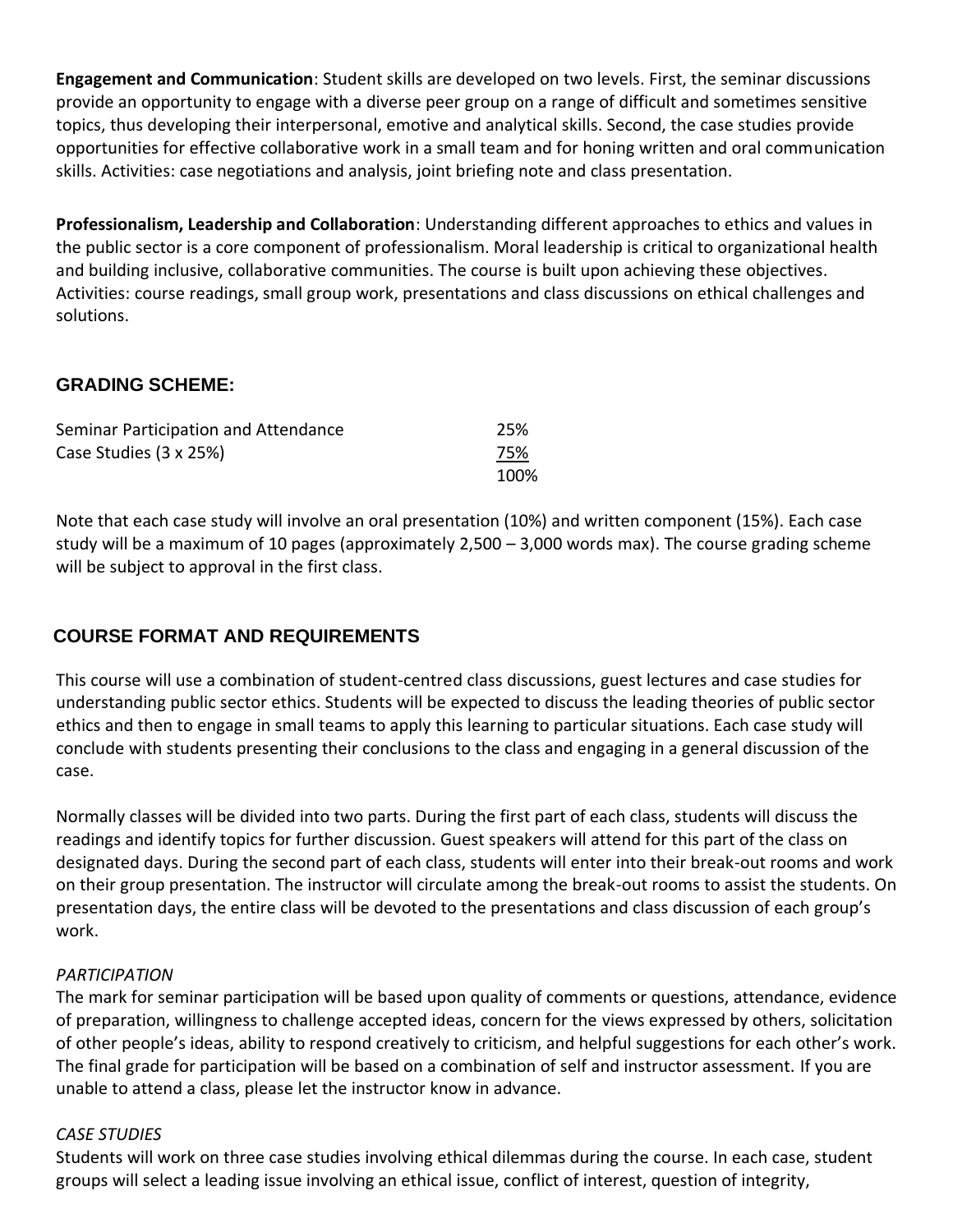whistleblowing incident etc. They will research the issue and then apply the course readings, and legislative or regulatory rules as appropriate to the case. In the third week of each case study, students will present their case and answers to the class and conduct a class discussion on the topic. To assist the other students in preparing to hear their case, teams may wish to suggest which course readings are most helpful.

# **COURSE READINGS:**

*Canadian Public Administration* Vol. 61: S1, May 2018. Selected articles from this special issue will be used throughout the course.

Kenneth Kernaghan and John Langford. 2014. *The Responsible Public Servant*, second edition. Toronto: Institute of Public Administration of Canada. Available through the Campus bookstore and online. This text provides insight into ethics and values in the Canadian public sector.

Dean Geuras and Charles Garofalo. 2011. *Practical Ethics in Public Administration*, third edition. Vienna, Virginia: Management Concepts. Available online through KOBO Books and Indigo/Chapters. This text provides insight into how a public servant can balance personal ethics with organizational values.

Assorted scholarly articles will be included to bring the readings up to date. These will be available online. Relevant legislation and government publications will be included where appropriate.

# **COURSE PLAN AND SCHEDULE OF READINGS:**

The course plan and schedule of readings will be available in December and upon course enrollment once speakers have been confirmed and the most recent academic articles are published.

## **ACADEMIC INTEGRITY:**

Academic Integrity is constituted by the five core fundamental values of honesty, trust, fairness, respect and responsibility (see [www.academicintegrity.org\)](http://www.academicintegrity.org/). These values are central to the building, nurturing and sustaining of an academic community in which all members of the community will thrive. Adherence to the values expressed through academic integrity forms a foundation for the "freedom of inquiry and exchange of ideas" essential to the intellectual life of the University (see the Senate Report on Principles and Priorities [www.queensu.ca/secretariat/policies/senate/report](http://www.queensu.ca/secretariat/policies/senate/report-principles-and-priorities)[principles-and-priorities\)](http://www.queensu.ca/secretariat/policies/senate/report-principles-and-priorities).

Students are responsible for familiarizing themselves with the Academic Integrity Policy of the School of Graduate Studies, available at [http://www.queensu.ca/sgs/forstudents/policiesprocedures/SGSAcademicIntegrityPolicyas](http://www.queensu.ca/sgs/forstudents/policiesprocedures/SGSAcademicIntegrityPolicyas%20ofFeb2012.pdf)

[ofFeb2012.pdf.](http://www.queensu.ca/sgs/forstudents/policiesprocedures/SGSAcademicIntegrityPolicyas%20ofFeb2012.pdf)

Departures from academic integrity include plagiarism, use of unauthorized materials, facilitation, forgery and falsification, and are antithetical to the development of an academic community at Queen's. Given the seriousness of these matters, actions which contravene the regulation on academic integrity carry sanctions that can range from a warning or the loss of grades on an assignment or the failure of a course to the rescinding of a degree.

## **ACCOMMODATION FOR STUDENTS WITH DISABILITIES:**

Students with physical and learning disabilities must contact the instructor as soon as possible in